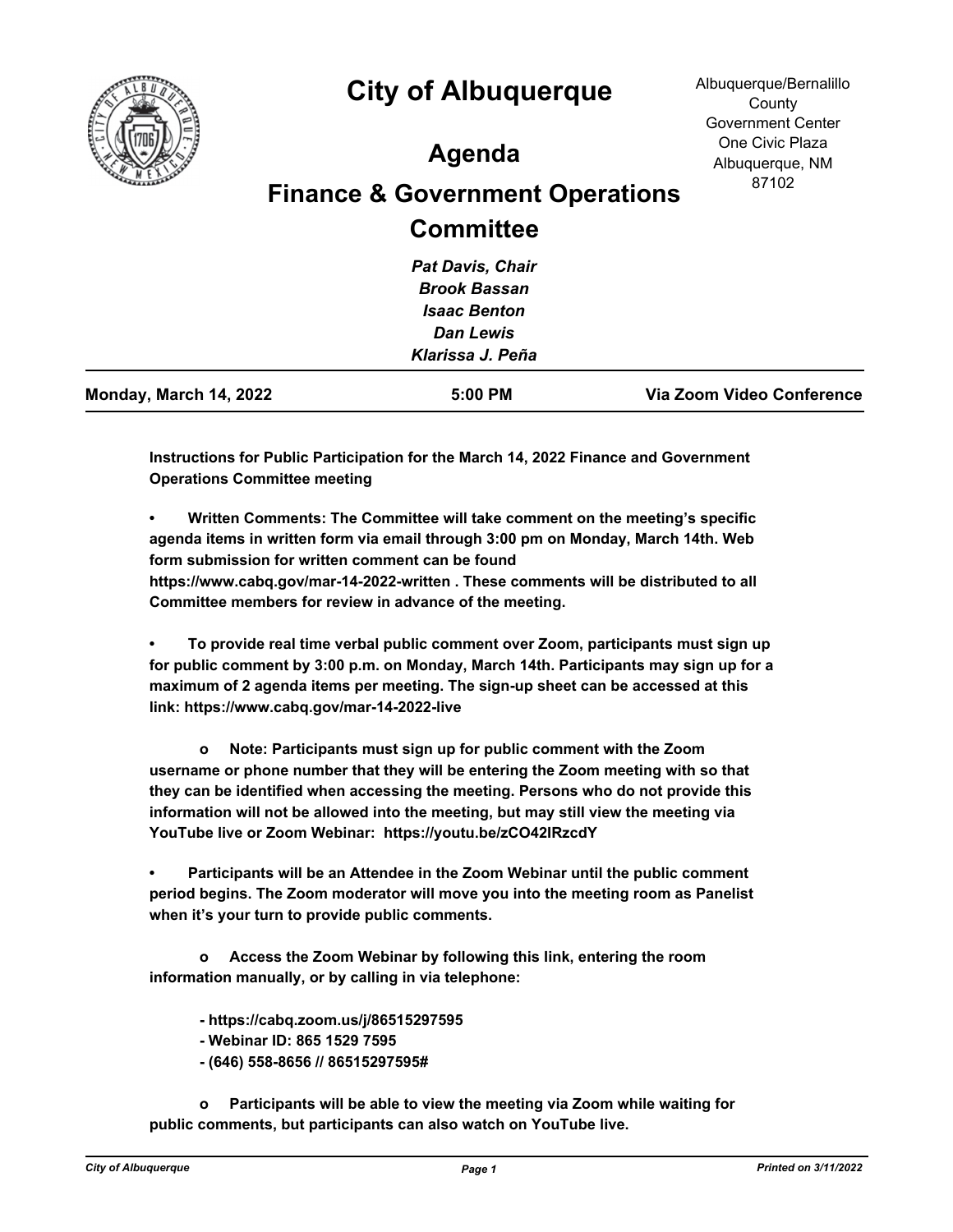**• Once in the Zoom meeting room, the participants must mute themselves and turn off their camera. The Zoom moderator will unmute and enable cameras (if applicable) at the time their name is called to provide public comment.**

**• If you are watching on YouTube live, please note there is an approximately 10 second lag between the Zoom meeting room and YouTube. Please mute or pause the YouTube live stream once you are in the Zoom meeting room to avoid feedback.**

**• Public comment will be limited to 2 minutes or less, depending on the number of speakers signed up. Your time will start when you begin speaking and the meeting's Chairperson will let you know when your time has concluded, at which point your microphone will be muted and your camera will be turned off.**

**Public Comment ground rules:**

- **Comments are to be addressed to the committee members only**
- **Please keep your comments germane to the topics on the agenda**
- **Any disruptive conduct, or non-germane commentary will result in removal from the Zoom Webinar**

| a. | $EC-22-8$ | Revenue & Expense Report for First Quarter Fiscal Year 2022                                                                                                                                                                       |
|----|-----------|-----------------------------------------------------------------------------------------------------------------------------------------------------------------------------------------------------------------------------------|
| b. | EC-22-11  | Legal Department's Quarterly Litigation Report for the 1st Quarter of FY<br>2022 (Greater than 10,000)                                                                                                                            |
| c. | EC-22-27  | Report of FY/21 Outstanding Encumbrances Reappropriated in FY/22                                                                                                                                                                  |
| d. | EC-22-28  | Sunport 2 Hangar Lease and Agreement between the City of Albuquerque<br>and Eclipse Aerospace, Inc.                                                                                                                               |
| е. | EC-22-29  | Sunport 3 Hangar Lease and Agreement between the City of Albuquerque<br>and Eclipse Aerospace, Inc.                                                                                                                               |
| f. | EC-22-30  | Sunport 4 Hangar Lease and Agreement between the City of Albuquerque<br>and Eclipse Aerospace, Inc.                                                                                                                               |
| g. | EC-22-31  | Declaring a parcel on Sioux Street NW (Map 35 Tract 81A2), Albuquerque,<br>NM 87107, Not Essential for Municipal Purposes                                                                                                         |
| h. | EC-22-32  | Approval of FY21 Audit                                                                                                                                                                                                            |
| i. | $O-22-8$  | Rescinding Enactment No. O-2021-025 (Council Bill No. O-21-80) Which<br>Required The Use Of Project Labor Agreements On Certain Public Works<br>Construction Projects In The City Of Albuquerque (Bassan, Jones, Lewis,<br>Grout) |
| j. | $O-22-12$ | Approving A Project Involving Pajarito Powder, LLC Pursuant To The Local<br>Economic Development Act And City Ordinance F/S O-04-10, The City's                                                                                   |

Implementing Legislation For That Act, To Support The Leasing,